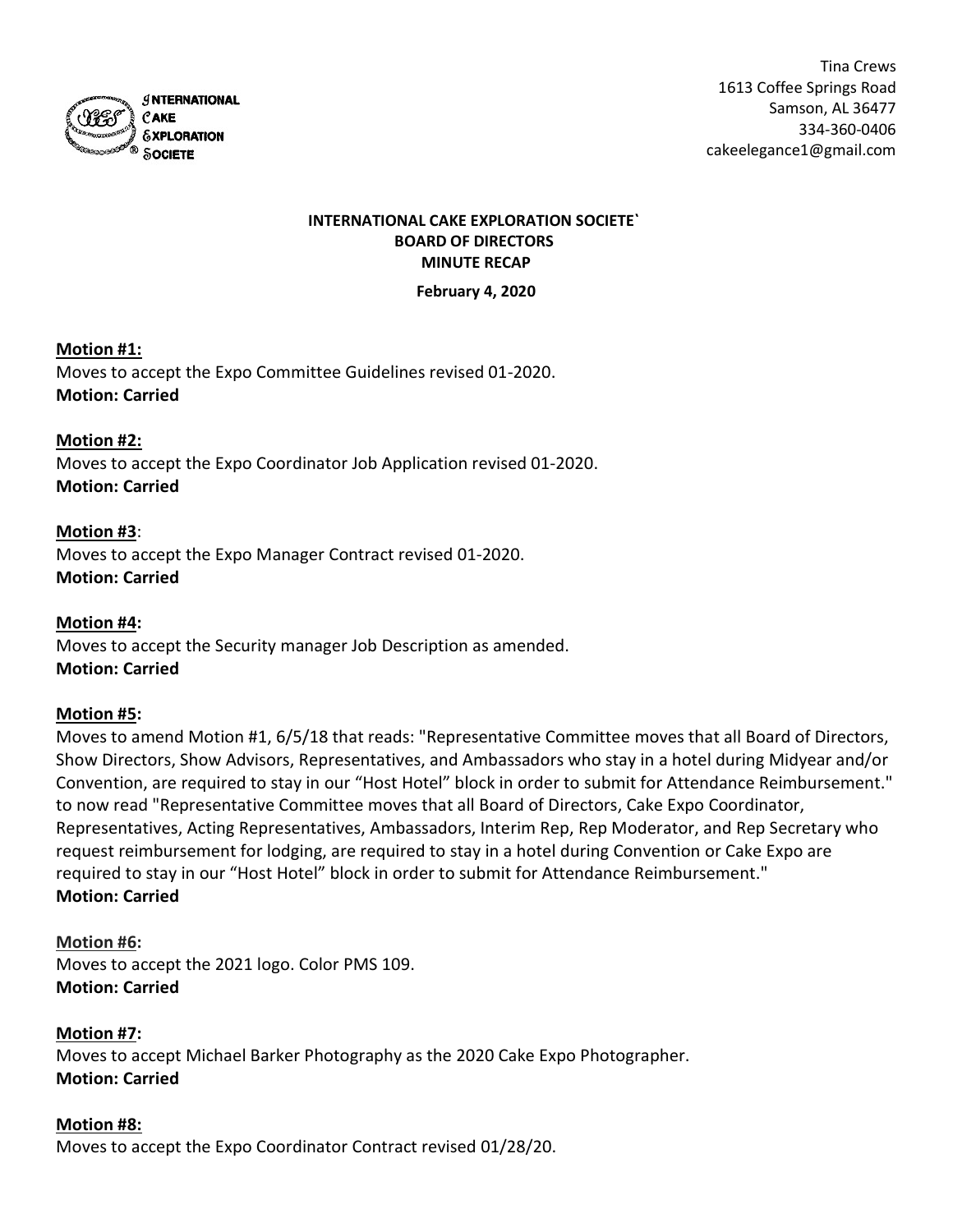# Motion: Carried

# Motion #9:

Moves to approve the updated Job Descriptions for Business, Membership, and Technology Committees. Motion: Carried

# Motion #10:

Moves to approve the Annual Representatives Meeting and Breakfast Registration Form as amended. Motion: Carried

# Motion #11:

Moves to accept completed audits for the following chapters: North Carolina, Minnesota, Washington, Puerto Rico, Indiana, Wisconsin, Nebraska, and Massachusetts. These chapters will have their next audit in three years (2022-2023).

#### Motion: Carried

# Motion #12:

Moves to amend the ICES Bylaws, Article VI, Section 3, BOARD OF DIRECTORS, which currently reads: "Section 3. Qualifications for Board of Directors. In order to serve on the Board of Directors, a member must have been a member in good standing of the Societé for at least three (3) consecutive years immediately prior to nomination and have attended one (1) annual meeting and one (1) midyear or annual representatives' meeting. The Board of Directors shall be elected from the general membership at the annual meeting of the membership. Directors need not be residents of the state of Michigan. Directors should have daily access to computer technology and e-mail. If a member of the Board of Directors allows his/her membership to lapse during his/her term on the Board, he or she forfeits the position of Director. A nominee for the Board of Directors may not be a current or upcoming ICES Convention & Show Director." The amended section would read:

"Qualifications for Board of Directors. In order to serve on the Board of Directors, a member must have been a member in good standing of the Societé for at least Two (2) consecutive years immediately prior to nomination and have attended one (1) annual meeting and one (1) midyear or annual representatives' meeting. The Board of Directors shall be elected from the general membership at the annual meeting of the membership. Directors need not be residents of the state of Michigan. Directors should have daily access to computer technology and e-mail. If a member of the Board of Directors allows his/her membership to lapse during his/her term on the Board, he or she forfeits the position of Director. A nominee for the Board of Directors may not be a current or upcoming ICES Expo Coordinator."

# Motion: Carried

# Motion #13

Moves to accept the following statement to be added to the ICJ Mentoring Agreement. A mentor is required to complete the Mentor Evaluation form within 30 days after the shadowing experience. If a mentor fails to submit one evaluation within the prescribed period, he/she will receive a warning. If mentor fails to provide a second evaluation within a 30 day period, the ICJ will be removed from the mentor list for a period of six months. A written request for reinstatement must be submitted to the ICJ Panel showing a willingness to abide by the ICJ mentor criteria in order for the ICJ to begin mentoring again. Motion: Carried

# Motion #14:

Moves to accept the Committee Preference and Biography form as amended. Motion: Carried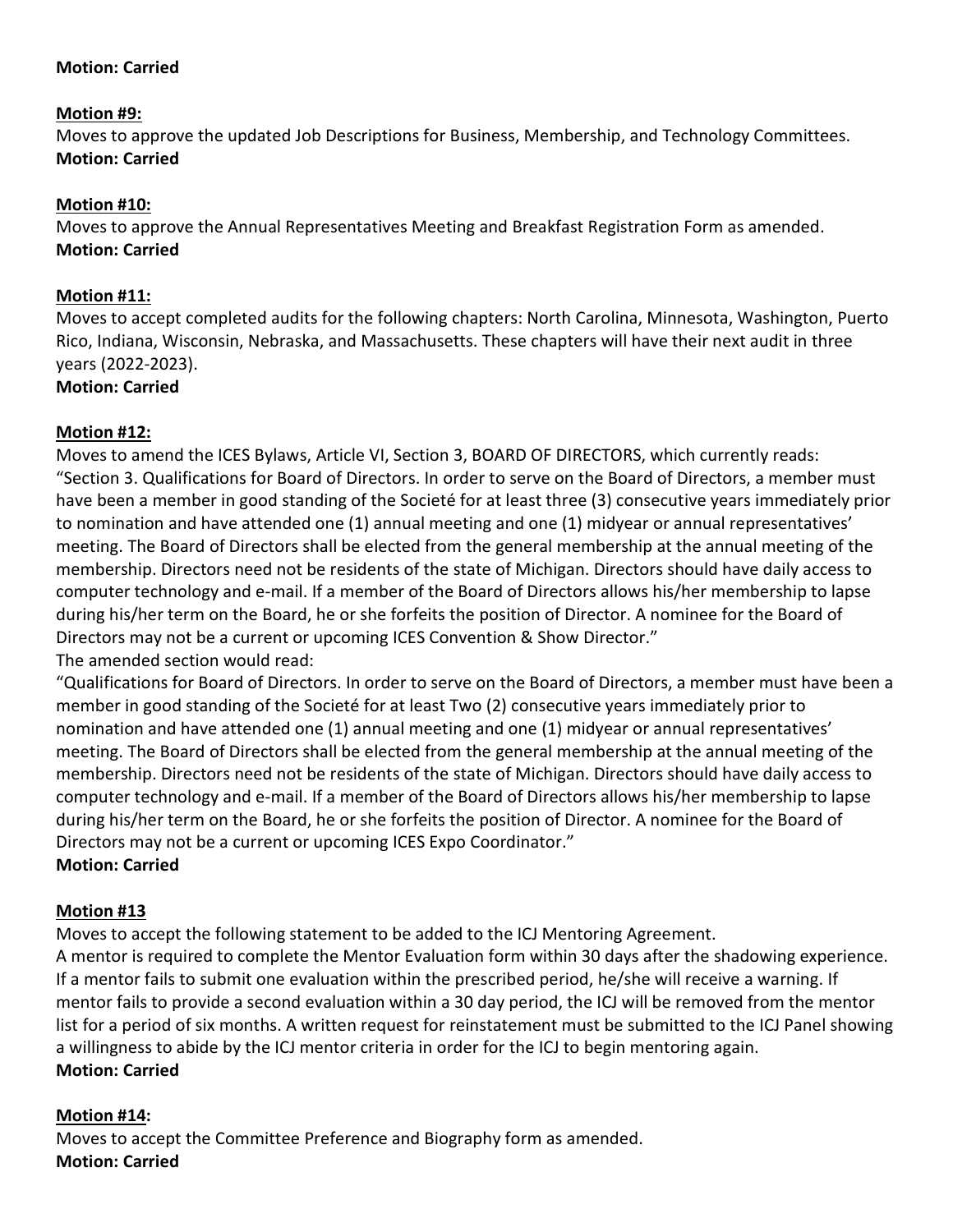Motion #15: Moves to accept the Nomination and Acceptance form as amended. Motion: Carried

Motion #16: Motion: Withdrawn

Motion #17: Motion: Withdrawn

Motion #18: Motion: Withdrawn

Motion #19: Motion: Withdrawn

# February 2020 Treasurers Report

From the month of January, 2020

# Money Market Account

Beginning Balance: \$ 147,641.86

Ending Balance: \$ 150,193.24

Credit: \$ 2,864.30

Expense: \$ 312.92

# Checking Account

Beginning Balance: \$ 34,676.55

Ending Balance: \$ 33,079.96

Income: \$ 0.28

Expenses: \$ 1,596.87

# Bank of America

# Checking Account

Beginning Balance: \$ 22,452.94

Ending Balance: \$ 18,125.63

Income: \$ 247.00

Expenses: \$ 4,574.31

# Savings Account

Beginning Balance: \$100.00

Ending Balance: \$100.00